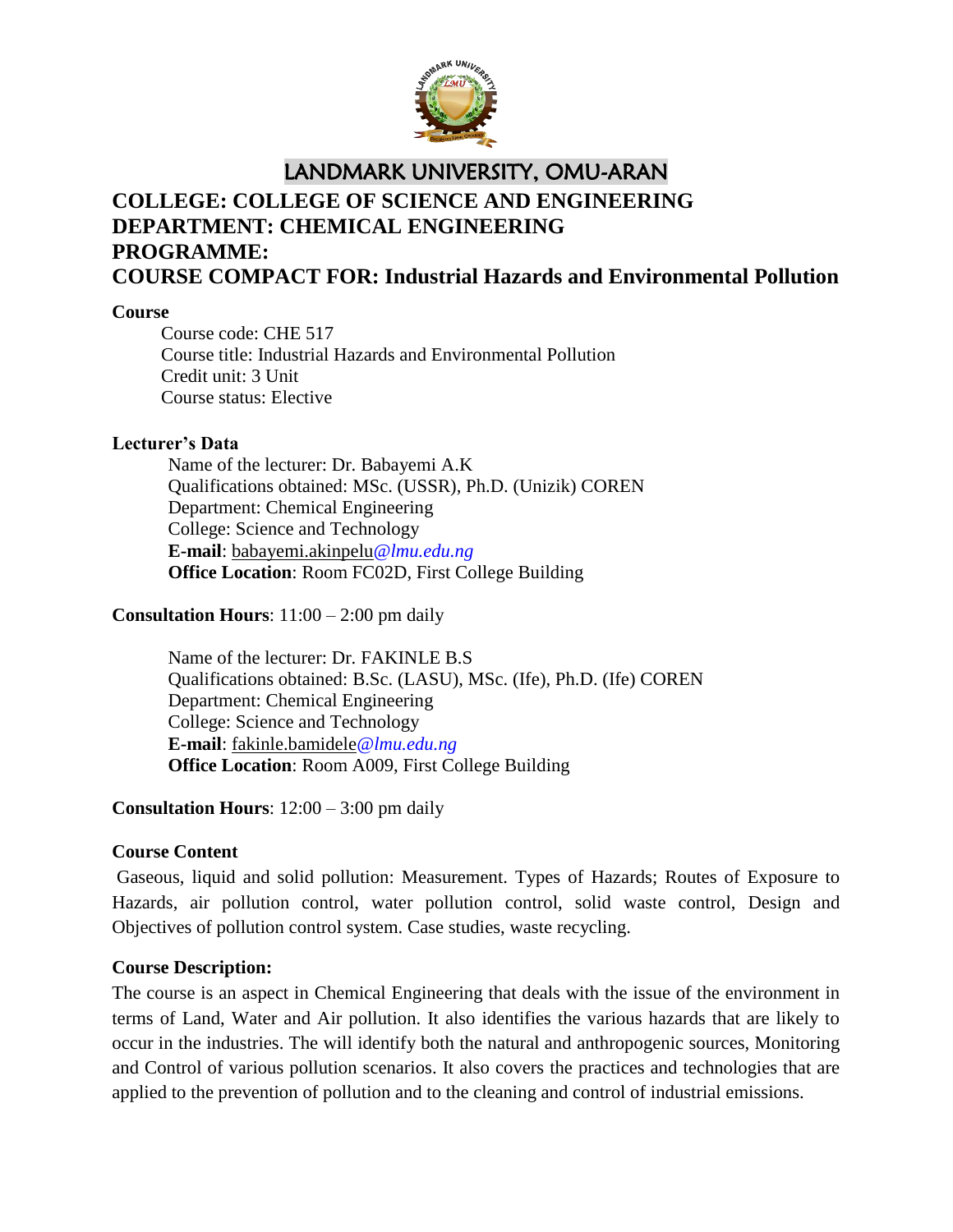### **Course Justification**

This course provides a bridge for prospecting environmental manager by focusing on an integrated approach to managing environmental pollution problems both within and outside industrial operations.

### **Course Requirement:**

All that is required by students for this course is the basic knowledge of chemical reactions.

### **Method of Grading**

| S/N | Grading                  | Score $(\%)$ |
|-----|--------------------------|--------------|
|     | Test                     |              |
|     | Assignment               |              |
|     | <b>Final Examination</b> |              |
|     | <b>Total</b>             | 100          |

## **Course Delivery Strategies**

Lecturing/teaching method as well as audio – visual aid will be adopted; several environmental pollution scenarios will be presented in an interactive manner. Class works/term paper will also be given to engage the students.

| Week           | <b>Topic</b>              | Objective                                                                                                                                                                                                                                                                                                               | <b>Description</b>                                                                                                                                                    |
|----------------|---------------------------|-------------------------------------------------------------------------------------------------------------------------------------------------------------------------------------------------------------------------------------------------------------------------------------------------------------------------|-----------------------------------------------------------------------------------------------------------------------------------------------------------------------|
| $\mathbf{1}$   | <b>Industrial Hazards</b> | At the end of this<br>the<br>student<br>class<br>should be able to<br>Describe<br>the<br>likely<br>industrial<br>hazards<br>Differentiate<br>between risk<br>and Hazard<br>Identify<br>the<br>$\bullet$<br>mitigating<br>that<br>measure<br>should be in<br>place in order<br>avoid<br>to.<br>occurrence of<br>hazards. | First hour: Source and<br>types of Hazard.<br>Second hour: Classes of<br>Hazard<br>their<br>and<br>representation<br>Third hour: Routes<br>of<br>Exposure to Hazards. |
| $\overline{2}$ | <b>Hazard Management</b>  | Student<br>will<br>be<br>familiar with<br>safety<br>information<br>the<br>risk<br>involved                                                                                                                                                                                                                              | <b>First hour: Process Safety</b><br>information.<br>Second hour: Hazard of<br>Chemicals<br>i.<br>$LD_{50}/LC_{50}$<br>ii.<br>Threshold                               |

## **LECTURE CONTENT**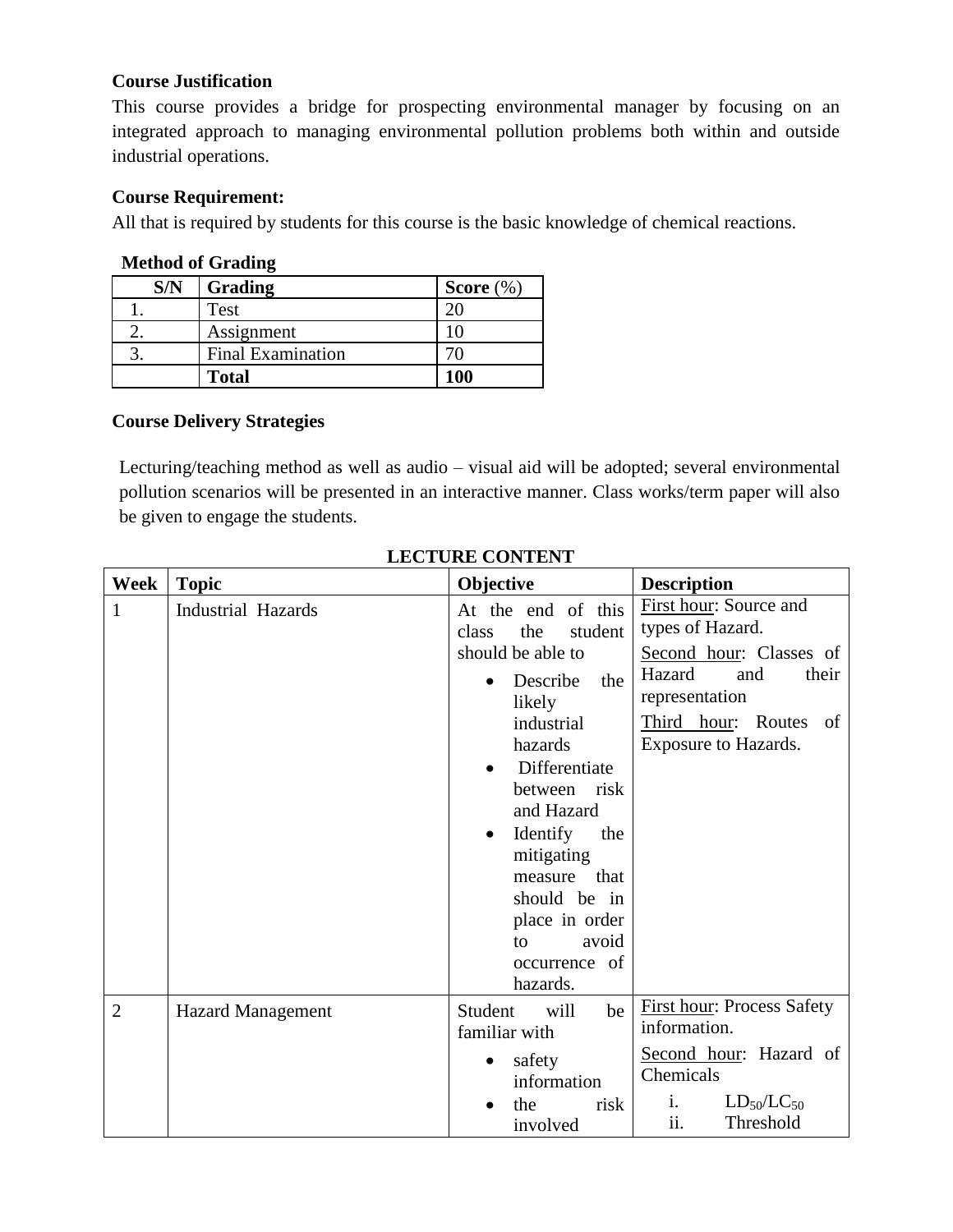|                |                                                   | exposed<br>to<br>potential<br>hazards                                                                                                                                                                                                               | limit value<br>Permissible<br>iii.                                                                                                                                                                                                                                                             |
|----------------|---------------------------------------------------|-----------------------------------------------------------------------------------------------------------------------------------------------------------------------------------------------------------------------------------------------------|------------------------------------------------------------------------------------------------------------------------------------------------------------------------------------------------------------------------------------------------------------------------------------------------|
|                |                                                   |                                                                                                                                                                                                                                                     | exposure limit<br>Immediate<br>iv.<br>Dangerous<br>to<br>life or Health<br>(IDLH)                                                                                                                                                                                                              |
|                |                                                   |                                                                                                                                                                                                                                                     | Hazardous<br>Third<br>hour:<br>Material<br><b>Materials</b><br>and<br>Sheet<br>Safety<br>Data<br>(MSDS)                                                                                                                                                                                        |
| 3              | Air Pollution                                     | Student<br>will<br>have<br>knowledge of<br>What<br>air<br>pollution is all<br>about<br>Origin<br>of<br>Pollutants<br>The impact of<br>pollution<br>air<br>human,<br><sub>on</sub><br>animals,<br>plants,<br>materials<br>and<br>the<br>environment. | First hour: Primary and<br>Secondary pollutants.<br>Second hour:<br><b>Typical</b><br>pollutants<br>and<br>gaseous<br>their sources.<br>Point source<br>Area source<br>Volume source<br>Mobile<br>(line)<br>source.<br>Third hour: Effect of Air<br>pollution, dispersion of air<br>pollutant. |
| $\overline{4}$ | <b>Air Pollution Control</b>                      | This will take<br>about<br>mitigation<br>methods.<br>The<br>various<br>permitted<br>limit<br>of<br>pollutants<br>in<br>ambient<br>the<br>will<br>air<br>be<br>considered                                                                            | Process<br>First<br>hour:<br>Production<br><b>or</b><br>raw<br>material Change<br>second hour: Abatement<br>of<br>pollution<br>after<br>formation<br>Third hour: The use of<br>regulatory and persuasion                                                                                       |
| 5              | Abatement of gaseous pollution<br>after formation | This will give the<br>student<br>detail<br>a<br>abatement techniques<br>pollution<br>air<br>in<br>control.                                                                                                                                          | Absorption<br>hour:<br>First<br>using wet absorption<br>second hour: Adsorption,<br>Condensation<br>Third hour: NO <sub>x</sub> emission<br>control,<br>SO <sub>2</sub><br>emission<br>control.                                                                                                |
| 6              | Particulate emission control                      | The objective is to<br>evaluate the different<br>particulate<br>mechanism                                                                                                                                                                           | <b>First hour:</b> Dry process<br>second hour: wet process<br>Third hour:<br>Comparison                                                                                                                                                                                                        |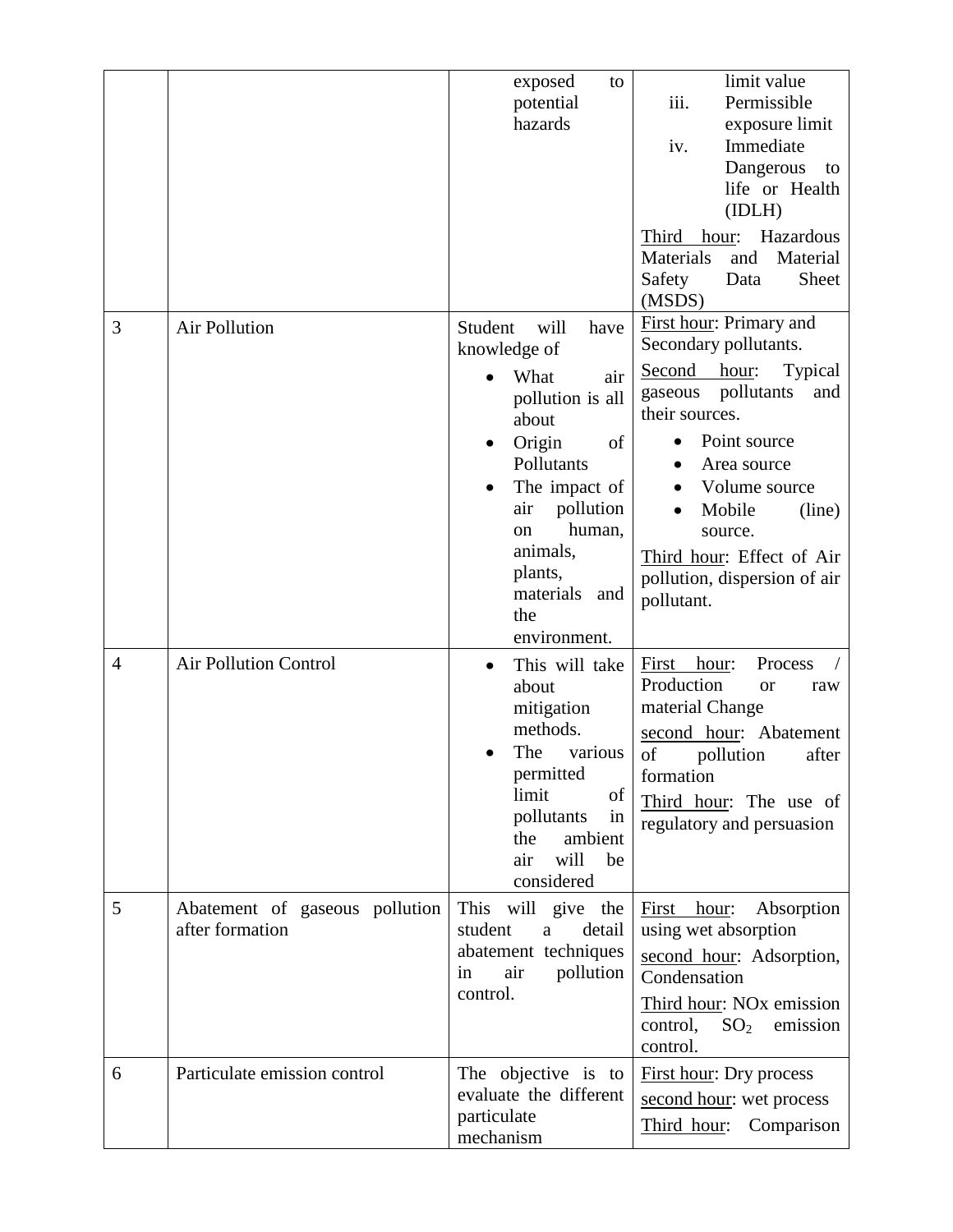|        |                                              |                                                                                                                                                                             | between<br>and<br>dry<br>wet<br>processes.                                                                                                                                                                                                                                                                           |
|--------|----------------------------------------------|-----------------------------------------------------------------------------------------------------------------------------------------------------------------------------|----------------------------------------------------------------------------------------------------------------------------------------------------------------------------------------------------------------------------------------------------------------------------------------------------------------------|
| $\tau$ | Water pollution                              | <b>Students</b><br>will<br>distinguish<br>between<br>point and non point<br>sources of all the<br>major<br>of<br>types<br>pollution<br>that<br>will<br>cause impaired water | First Hour: Types of water<br>pollution sources<br>Second Hour: Causes of<br>Impaired water<br>Third Hour: Clean Act                                                                                                                                                                                                 |
| 8      | Mid Semester Test                            |                                                                                                                                                                             |                                                                                                                                                                                                                                                                                                                      |
| 9      | Water pollution control                      | The student will learn<br>about the major steps<br>water treatment<br>in<br>process to reduce the<br>ecological effects of<br>raw sewage.                                   | First Hour: Waste water<br>treatment<br>Second<br>Hour:<br>Waste<br>water management<br>Third Hour:                                                                                                                                                                                                                  |
| 10     | Solid waste management                       | At the end of this<br>topic the student will<br>familiar<br>be<br>with<br>various<br>by<br>ways<br>which solid waste can<br>be treated.                                     | First Hour:<br>Sources of<br>solid waste<br>Second Hour: Solid waste<br>treatment<br>Treatment by land<br>fill<br>Destructive<br>degradation<br>to<br>provide<br>less<br>harmful<br>bye-<br>products.<br>Treatments<br>of<br>using<br>wastes<br>biological systems<br>Treatment<br>by<br>incineration<br>Third Hour: |
| 11     | Waste recycling                              | At the end of this opic<br>the student will see<br>benefit<br>of<br>the<br>recycling in terms of<br>reducing air pollution<br>and land pollution.                           | First Hour: Introduction,<br>Recycling of Consumer<br>waste<br>Second Hour: Recycling<br>of industrial waste<br>Third<br>Hour:<br>Recycling<br>Codes                                                                                                                                                                 |
| 12     | Case Studies of scenario in air<br>pollution | At the end of this<br>topic the student will<br>deleterious<br>the<br>see<br>effect of pollution on<br>humans,<br>plants                                                    | <b>First Hour: Bhopal</b><br>Second Hour: Seveso<br>Third<br>Hour:<br>Case<br>on<br>Water and Solid Pollution                                                                                                                                                                                                        |